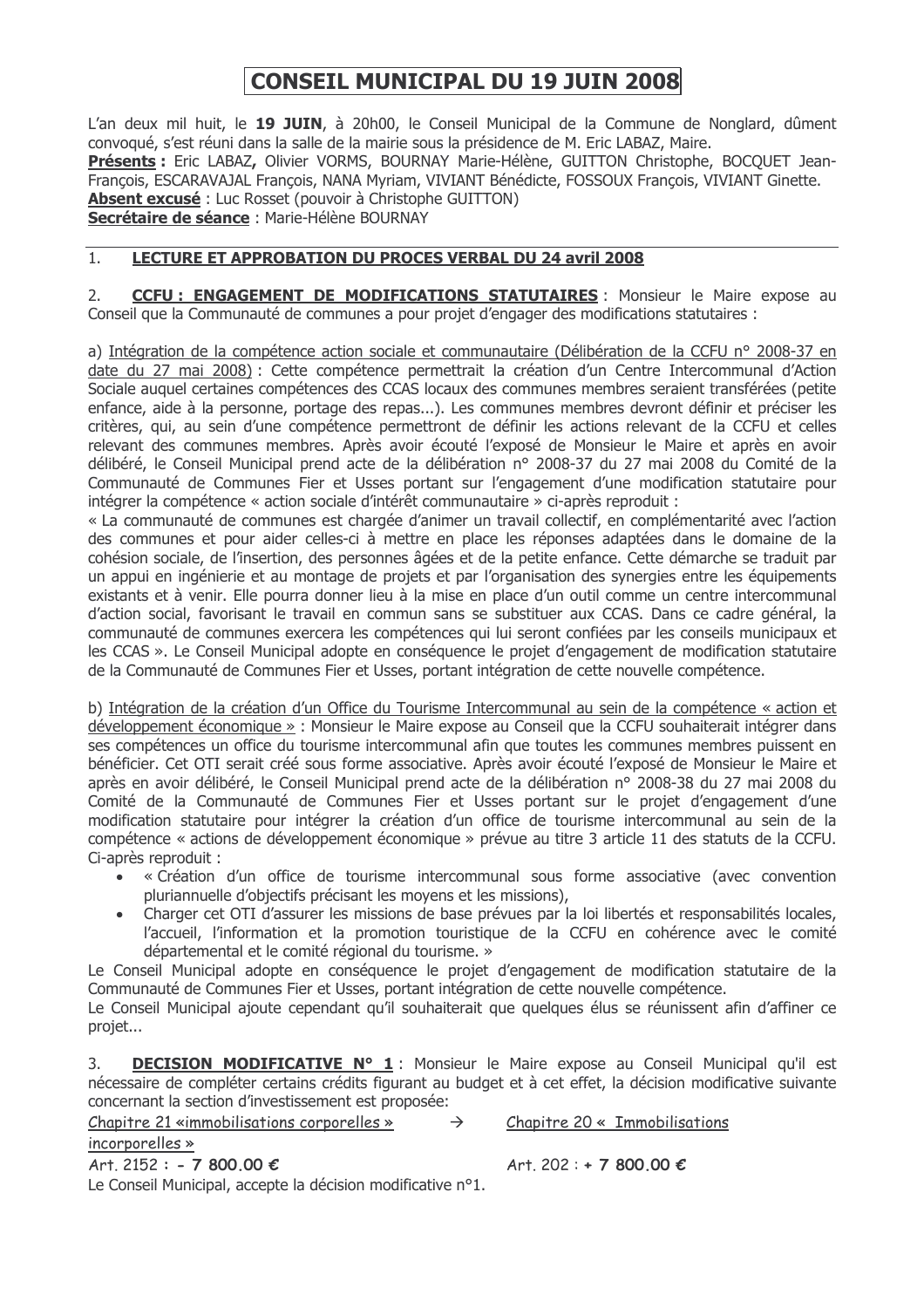# 3. GESTION DU PERSONNEL :

1) Modification d'un poste d'adjoint technique de 2<sup>ème</sup> classe à temps non complet : Monsieur le Maire expose au Conseil que Mme Parent souhaite cesser, à compter du 1<sup>er</sup> septembre, les heures de ménage qu'elle effectue actuellement à l'Ecole et à la Mairie. Il est donc nécessaire de diminuer son temps de travail et de passer ce poste de 77% annualisé à 49 % annualisé. Le Conseil Municipal adopte les modifications proposées.

2) Création d'un poste d'adjoint technique de 2<sup>ème</sup> classe à temps non complet : Considérant la demande de Mme PARENT, qui souhaite cesser l'entretien des bâtiments communaux, il est proposé au Conseil la création d'un poste d'adjoint technique à temps non complet à raison de 26.25% annualisé. Le Conseil Municipal adopte les modifications proposées.

3) Création d'un poste : Contrat d'Accompagnement dans l'Emploi : L'association des p'tits loups emploie actuellement (sous forme de contrait aidé d'une durée de 2 ans) une personne pour s'occuper de la cantine et de la garderie. Le Contrat d'Accompagnement dans l'Emploi arrive à échéance à la fin du mois d'août. A ce jour, l'association assurait donc sur ses fonds propres la gestion de la cantine et de la garderie, mais elle ne peut reconduire un contrat d'embauche sans une aide financière faute de recettes substantielles. La commission « vie associative » a déjà rencontré à plusieurs reprises les membres de cette association afin d'envisager des possibilités pour les aider. Monsieur le Maire propose donc au Conseil d'embaucher cette personne avec les mêmes conditions de contrat que les p'tits loups (contrat CAE). Ce contrat donne lieu à une subvention correspondant à 65% des charges sociales. Le Conseil Municipal, après en avoir délibéré approuve la création d'un emploi à temps non complet au service cantine / garderie à raison de 53% annualisé. Monsieur le Maire précise par ailleurs que Mme Morel prendra sa retraite dans 2 ans, soit à la fin du contrat.

#### $\overline{4}$ CONVENTION D'ASSISTANCE ADMINISTRATIVE EN MATIERE DES DOSSIERS RETRAITE

AVEC LE CDG : Monsieur le Maire informe le Conseil Municipal que le Centre de Gestion de la Haute-Savoie propose une convention d'assistance administrative à l'établissement des dossiers CNRACL. Le CDG intervient dans les conditions définies par convention, pour la réalisation des interventions sur les dossiers CNRACL transmis à la Caisse des Dépôts et consignations, et pour le transfert des données relatives à la carrière et aux cotisations des agents nécessaires à la mise en œuvre du droit à l'information des agents sur leurs droits à la retraite. Le Conseil Municipal, après avoir entendu l'exposé de Monsieur le Maire et après en avoir délibéré, accepte la convention d'assistance administrative à l'établissement des dossiers CNRACL proposé par le Centre de Gestion de la Haute-Savoie, et autorise Monsieur le Maire à signer la dite convention.

5. **FORMATION DES ELUS - FIXATION DES CREDITS AFFECTES : Monsieur le Maire expose que la** formation des élus municipaux est organisée par le code général des collectivités territoriales et qu'elle doit être adaptée aux fonctions de conseillers municipaux. Compte tenu des possibilités budgétaires, il est proposé qu'une enveloppe budgétaire d'un montant égal à 10% des indemnités de fonction soit consacrée chaque année à la formation des élus. Le conseil municipal, adopte le principe d'allouer dans le cadre de la préparation du budget une enveloppe budgétaire annuelle à la formation des élus et décide, selon les capacités budgétaires de prévoir chaque année l'enveloppe financière prévue à cet effet.

**SUBVENTION CAN** : Dans le cadre de la fête d'anniversaire des 30 ans du Comité, qui va avoir lieu 6. le 5 juillet prochain, un tir de feux d'artifice va être réalisé. Le CAN a sollicité une aide financière de la comme. Le Conseil Municipal décide d'allouer à l'association une subvention exceptionnelle de 300 Euros.

**DEMANDE D'AIDE SOCIALE** : Les membres du Conseil d'administration du CCAS ont examiné une 7. demande d'aide financière concernant une famille de la commune. Il a été décidé de prendre en charge les frais d'inscription aux transports scolaires et de leur attribuer  $100^{\epsilon}$  sous forme de bons alimentaires.

8. REVISION DU PLU DE LA COMMUNE DE SILLINGY : Monsieur le Maire fait part au Conseil d'un courrier de Monsieur le Maire de Sillingy notifiant la décision de son Conseil Municipal de prescrire la révision du POS. Nonglard étant commune limitrophe de Sillingy, nous avons la possibilité d'être consultés tout au long de la procédure d'élaboration. Le Conseil Municipal est favorable à cette consultation, un courrier sera adressé à Monsieur le Maire de Sillingy.

## **COMMISSION TRAVAUX:** 9.

 $1)$ Ecole : Monsieur BOCQUET fait le point sur une liste de travaux qui a été soumise par les enseignantes lors de la réunion du Conseil d'Ecole le 21 mai 2008 :

- Parquet à refaire,
- WC à repeindre,
- Changement de portes manteaux,